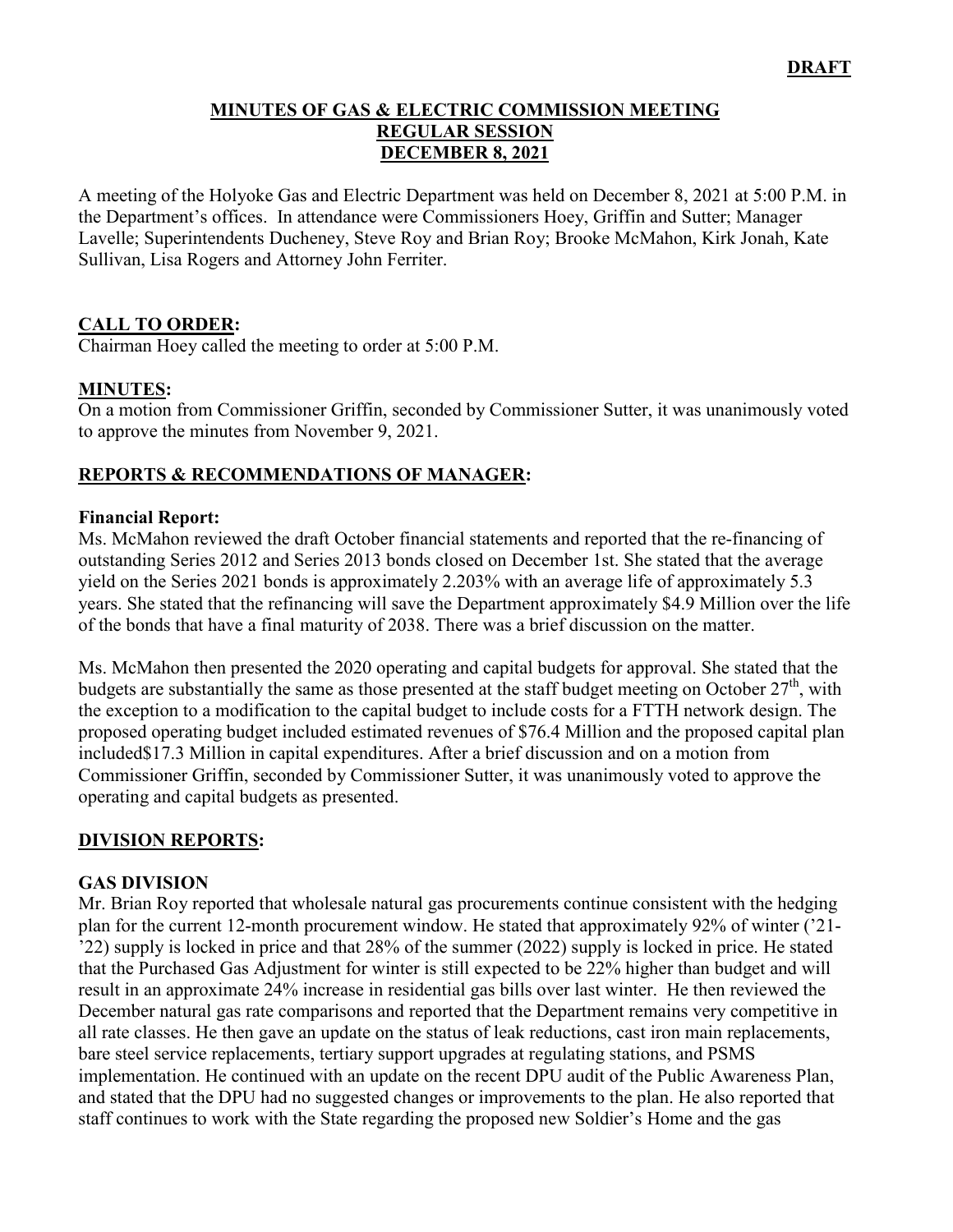requirements for that project. He then gave an update on the County Road interconnect project and discussed the impact of the natural gas moratorium. There was a brief discussion on the matter.

### **ELECTRIC DIVISION**

#### **Power Supply:**

Mr. Steve Roy reviewed the December electric rate comparisons and reported that the Department remains competitive in all rate classes. He then reviewed the December Mark-to-Market report and reported that all transactions are within policy limits. He also gave an update on peak load reduction activities and an update on the Citizens and Convergent Energy Battery Storage projects. There was a brief discussion on the matter.

### **TRANSMISSION & DISTRIBUTION**

Mr. Roy reported that seven T&D commitments have been completed since last month and that 31 of 50 commitments have been completed to date and that all other planned Transmission and Distribution commitments are on schedule for completion by the end of the year. He also reported that the Department received a \$66,401 grant from MassDEP, under the MassEVIP program, to acquire and install eight (8) electric vehicle (EV) public access charging stations. He stated that the chargers would be installed at four locations including: HG&E's main office, Holyoke Public Library, Veteran's Park, and the Amtrak Train Station. There was a brief discussion on the matter.

#### **ELECTRIC PRODUCTION**

Mr. Ducheney reported that November hydro generation was behind plan due to the leak in the canal wall adjacent to the fish bypass pipe and stated that year-to-date generation is slightly ahead of plan. He noted that repairs to the canal wall have been completed and that there has been no evidence of leaks since repair efforts were completed. He further reported that FERC signed off on the canal wall repair plan. There was a brief discussion on the matter.

Mr. Ducheney then reported that this was his last Commission report as he is retiring after the first of the year. He thanked the Commission and staff for the opportunity to work with HG&E and to have spent the better part of his career working on the Holyoke hydro project.

#### **TELECOMMUNICATIONS**

Mr. Jonah gave an update on the status of sales activity and capital projects. There was a brief discussion on the matter.

#### **MARKETING AND COMMUNICATIONS**

Ms. Sullivan presented a summary report on the findings of the Great Blue Research Fiber To The Home (FTTH) interest questionnaire and stated that both the summary document and the Great Blue Research report will be posted on the Department website for public access. She also reported that she is coordinating the United Way campaign for the Department, and that the Department is providing support for the Donohue School Holiday event, and assisting with the OneHolyoke Flats Community Dinner. She further reported that she is developing a flyer to promote the Department's  $20<sup>th</sup>$ anniversary of owning the Dam, Canals and Hydroelectric project. There was a brief discussion on the matter.

#### **OLD BUSINESS:** None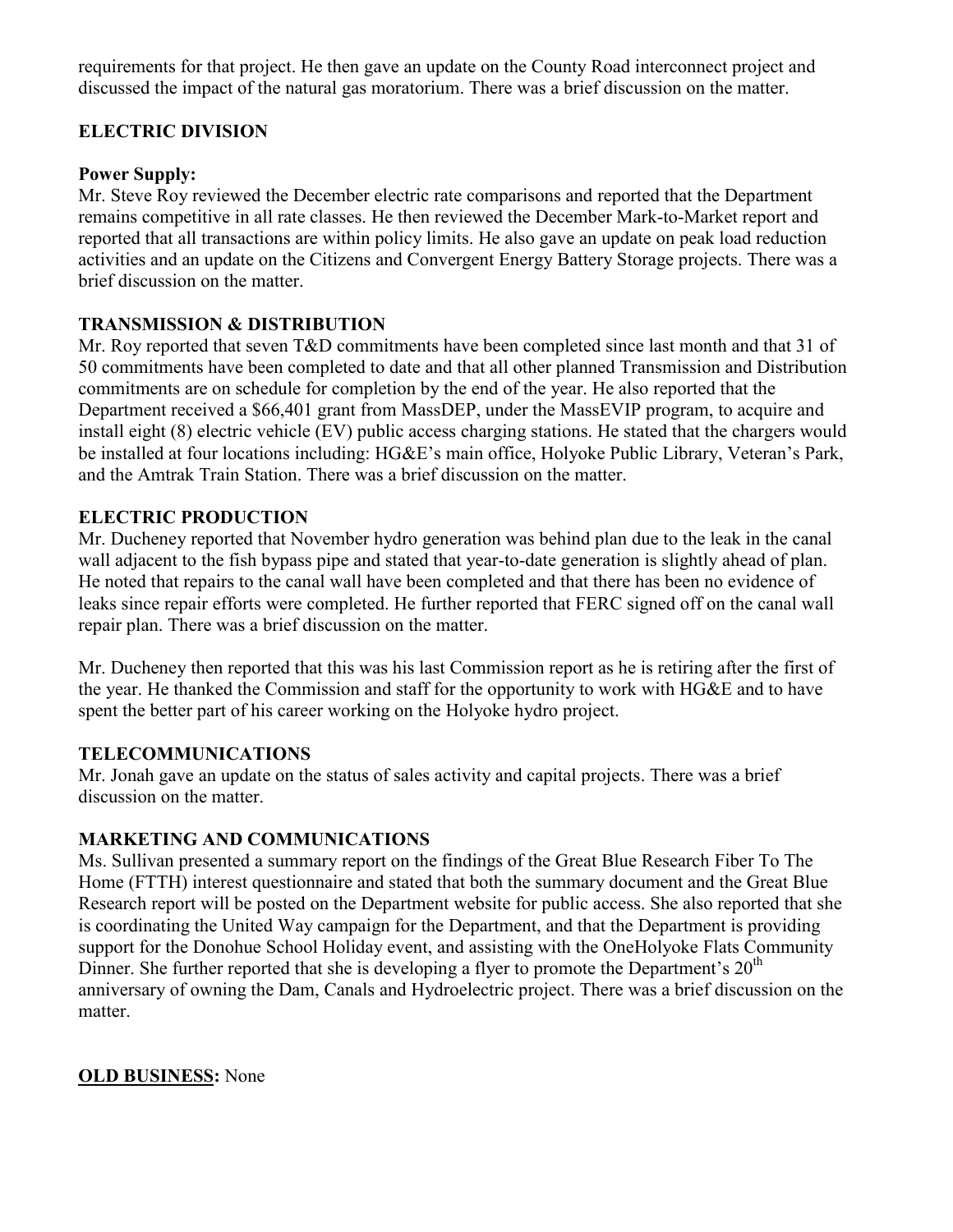#### **NEW BUSINESS:**

## **COMMERCIAL ENERGY CONSERVATION ASSISTANCE REQUEST – PEARSON**

**HOLYOKE NOMINEE TRUST:** Mr. Lavelle reported that the Department received a Commercial Energy Conservation Program request from the owners of 14 Bobala Road in the amount of \$49,831 for the installation of energy efficient lighting, and he recommended that it be approved based on staff's analysis of the energy and cost savings associated with the project. After a brief discussion and on a motion from Commissioner Griffin, seconded by Commissioner Sutter, it was unanimously voted to approve the request per the recommendation of management.

**GAS SERVICE RATE ADJUSTMENTS:** Mr. Lavelle recommended that the Commission approve the Gas Service Rate adjustments as described in the December 1, 2021 memorandum from Gas Superintendent Brian Roy. He stated that the adjustments are required to keep pace with the cost of service and are still approximately 53% below comparable residential service rates. After a brief discussion and on a motion from Commissioner Griffin, seconded by Commissioner Sutter, it was unanimously voted to approve the rates per the recommendation of management.

**GB-5 NATURAL GAS RATE ADJUSTMENT:** Mr. Lavelle recommended that the Commission approve the GB-5 Natural Gas Rate adjustments as described in the November 18, 2021 memorandum from Gas Superintendent Brian Roy. He stated that the adjustments are recommended to allow the Department to have the ability to offer a large natural gas user an interruptible rate, while ensuring that the Department recoups all associated costs without causing subsidies to other customers. He stated that there is only one customer currently oh the G-5 rate and that customer will not be impacted by the proposed changes. After a brief discussion and on a motion from Commissioner Griffin, seconded by Commissioner Sutter, it was unanimously voted to approve the rate changes per the recommendation of management.

**CARBON-FREE ELECTRIC RATE TARIFF:** Mr. Lavelle recommended that the Commission approve the Carbon-Free Electric Rate Tariff as described in the November 30, 2021 memorandum from Electric Superintendent, Steve Roy. He stated that the program is a pilot tariff to respond to certain commercial and industrial customers that have requested the option to purchase additional carbon-free energy so that they can market their products as 100% carbon free. Mr. Roy explained that HG&E's electric portfolio is currently approximately 80% carbon free so any customer that wishes to participate in the proposed tariff would have to purchase carbon-free certificates for approximately 20% of their electric consumption. After a brief discussion and on a motion from Commissioner Griffin, seconded by Commissioner Sutter, it was unanimously voted to approve the rate tariff per the recommendation of management and as presented.

#### **BID AUTHORIZATIONS:** None

#### **BIDS RECEIVED:**

**GAS ROTARY METERS ANNUAL CONTRACT:** Mr. Lavelle recommended that the Commission award the contract for Rotary Gas Meters to DBI Inc. (dba Utilities and Industries), the low and only bidder meeting all requirements for the solicitation. After a brief discussion and on a motion from Commissioner Griffin, seconded by Commissioner Sutter, it was unanimously voted to award the contract per the recommendation of management.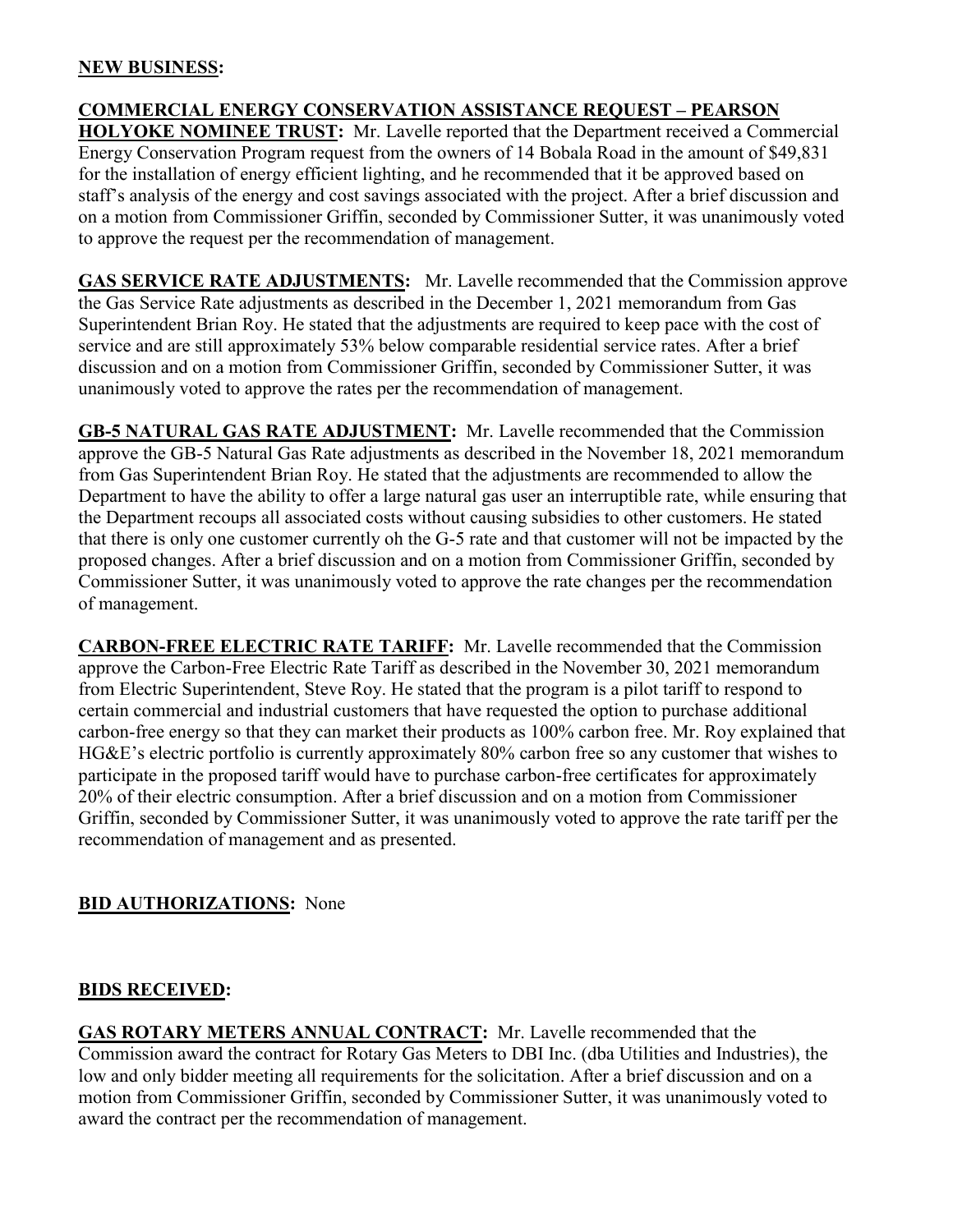**GENERAL CONTRACT WORK ANNUAL CONTRACT:** Mr. Lavelle recommended that the Commission award the contract for General Contract Work to JSC Construction, LLC, the low bidder meeting all requirements for the solicitation. After a brief discussion and on a motion from Commissioner Griffin, seconded by Commissioner Sutter, it was unanimously voted to award the contract per the recommendation of management.

**HIGH ACCURACY WATTHOUR METERS ANNUAL CONTRACT:** Mr. Lavelle recommended that the Commission award the contract for High Accuracy Watthour Meters to Schneider Electric USA, Inc., the low and only bidder meeting all requirements for the solicitation. After a brief discussion and on a motion from Commissioner Griffin, seconded by Commissioner Sutter, it was unanimously voted to award the contract per the recommendation of management.

**SOLID WASTE & RECYCLING SERVICES:** Mr. Lavelle recommended that the Commission award the contract for Solid Waste and Recycling Services to Casella Waste, the low bidder meeting all requirements for the solicitation. Commissioner Hoey disclosed that Casella is a client of his employer and he abstained from deliberations on the matter. After a brief discussion and on a motion from Commissioner Griffin, seconded by Commissioner Sutter, it was voted 2-0 to award the contract per the recommendation of management. Commissioner Hoey abstained.

**2022 UTILITY LINE MATERIAL:** Mr. Lavelle recommended that the Commission award the contract for Utility Line Material to the low bidder meeting all requirements for each item as identified on the December 2, 2021 memorandum from Storekeeper Terrence Judd. After a brief discussion and on a motion from Commissioner Griffin, seconded by Commissioner Sutter, it was unanimously voted to award the contracts per the recommendation of management.

**2022 WOOD POLES ANNUAL CONTRACT:** Mr. Lavelle recommended that the Commission award the contract for Utility Line Material to the low bidders as follows:

- 1. Koppers Utility & Industrial Products awarded primary contract for CCA with Climbing Additive (CA) treated wood poles.
- 2. Stella-Jones Corporation Primary contract for DCOI treated wood poles and a secondary contract for CCA with CA treated wood poles.

After a brief discussion and on a motion from Commissioner Griffin, seconded by Commissioner Sutter, it was unanimously voted to award the contracts per the recommendation of management.

**2022 ROAD REPAIRS ANNUAL CONTRACT:** Mr. Lavelle recommended that the Commission reject all Road Repair bids and authorize a re-bid. He stated that two bids were received and that the bid from the apparent low bidder, Cain's Mechanical, had certain irregularities that would likely have been successfully challenged by the other bidder. After a brief discussion and on a motion from Commissioner Griffin, seconded by Commissioner Sutter, it was unanimously voted to reject all bids and authorize a re-bid per the recommendation of management.

# **SPILL RESPONSE & HAZARDOUS WASTE ANNUAL CONTRACT- EXTENSION:** Mr.

Lavelle recommended that the Commission authorize a one year extension to the Spill Response and Hazardous Waste Annual Contract with Tradebe Environmental Services, LLC, through December 31, 2022, subject to a 5% increase in disposal rates and all other rates, terms and conditions of the existing contract remaining the same. He further requested that the Commission authorize a one year extension to the secondary contract with Environmental Services Inc., subject to the same terms and conditions and with disposal rates charged out at cost plus 10%. After a brief discussion and on a motion from Commissioner Griffin, seconded by Commissioner Sutter, it was unanimously voted to authorize the contract extensions per the recommendation of management.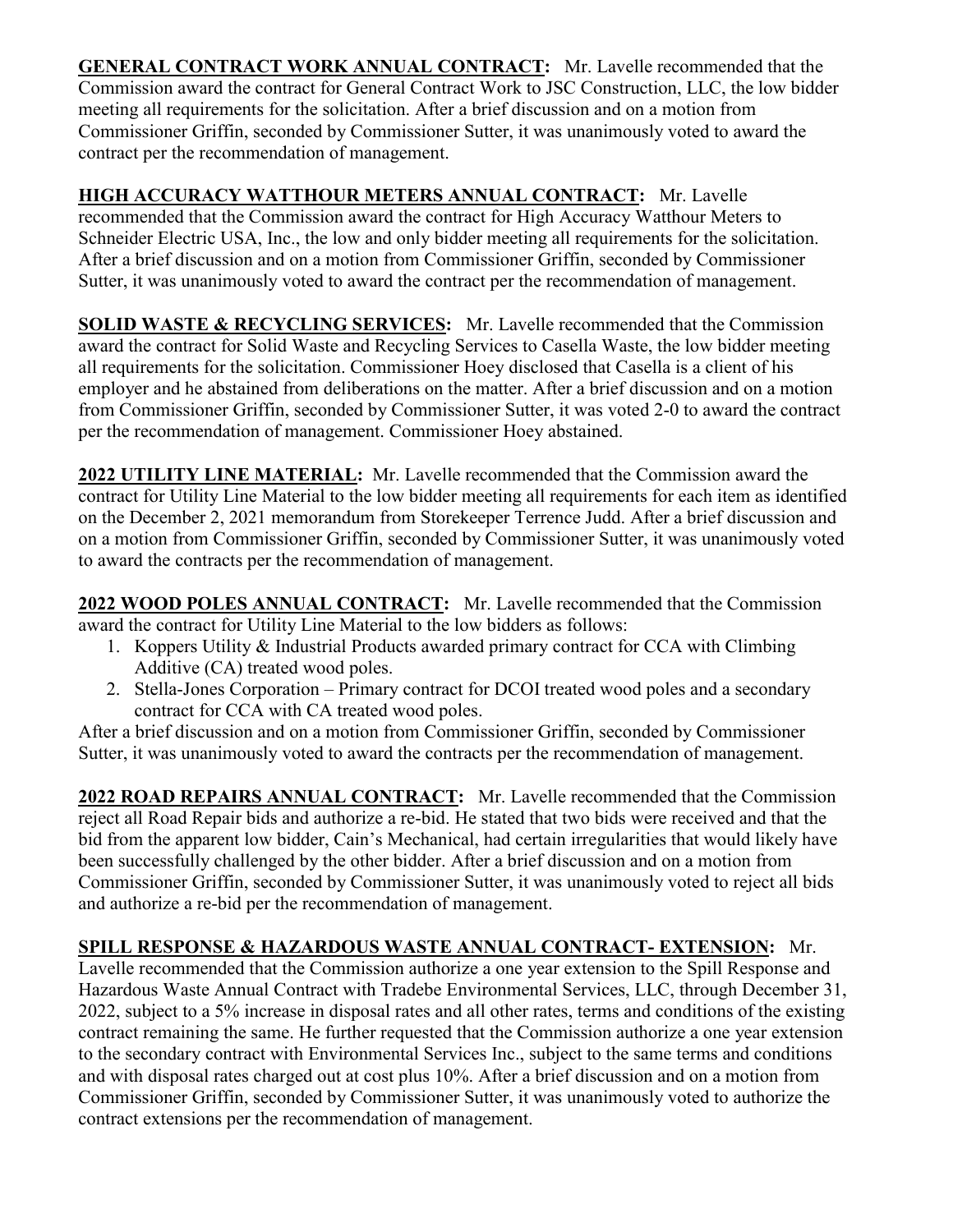## **FIBER OPTIC INSTALLATION, SPLICING, TERMINATION & TESTING ANNUAL**

**CONTRACT- EXTENSION:** Mr. Lavelle recommended that the Commission authorize a one year extension to the Fiber Optic Installation, Splicing, Termination & Testing Annual Contract with Collins Electric Company, through December 31, 2022, subject to the same terms and conditions of the existing contract. After a brief discussion and on a motion from Commissioner Griffin, seconded by Commissioner Sutter, it was unanimously voted to authorize the contract extension per the recommendation of management.

**ELECTRIC VEHICLE CHARGING STATIONS – PURCHASE APPROVAL:** Mr. Lavelle requested authorization for the expenditure of up to \$24,342 for the purchase of four public Level 2 Vehicle Charging Stations (each dual port). He stated that the expenditure is fully reimbursable from the Massachusetts Department of Environmental Protection and that the stations would be located at the Holyoke Amtrak Station, Holyoke Public Library, Veteran's Park and HG&E's Main Office. After a brief discussion and on a motion from Commissioner Griffin, seconded by Commissioner Sutter, it was unanimously voted to authorize the expenditure per the recommendation of management.

## **ENGINEERING SERVICES- CATHODIC PROTECTION – PURCHASE APPROVAL:** Mr.

Lavelle requested authorization for the expenditure of up to \$120,000 for professional services required to comply with state and federal regulations for corrosion control on natural gas facilities. The Department solicited pricing from three vendors and received only one response from CorrTech, who has performed the subject services for the Department for several years. CorrTech will perform the required services in accordance with 49 CFR Part 192, Subpart I, and consistent with the scope of work outlined in the Purchase Approval Request from Gas Engineer, Rachel Brochu, dated December 2, 2021. After a brief discussion and on a motion from Commissioner Griffin, seconded by Commissioner Sutter, it was unanimously voted to authorize the expenditure per the recommendation of management.

## **ENGINEERING SERVICES- OLD GASWORKS OMMIR SERVICES – PURCHASE**

**APPROVAL:** Mr. Lavelle requested authorization for the expenditure of up to \$114,800 for engineering services required for performing Operation, Monitoring, Maintenance, Inspection and Reporting activities to comply with the Massachusetts Department of Environmental Protection requirements 310 CMR 40.0000, the Massachusetts Contingency Plan for the Old Gasworks Site. He stated that EKI Environmental is the lowest eligible bidder for the task and their personnel have been involved with the site, serving as LSP, since 1992. After a brief discussion and on a motion from Commissioner Griffin, seconded by Commissioner Sutter, it was unanimously voted to authorize the expenditure per the recommendation of management.

## **COMMUNICATIONS:**

- 12/03/21 Draft Commission Meeting Minutes from 11/09/21
- 10/26/21 JL/DD/Financial Statements, Balance Sheet & Summary Report October 2021
- 11/29/21 KC/MC/Commercial Assistance Request Pearson Holyoke Nominee Trust
- 12/01/21 JL/BR/Gas Service Work Rates Adjustment Phase III
- 11/18/21 JL/BR/2022 Budget Year Gas Rate Schedule Modifications
- 11/18/21 JL/BR/GB-5 Gas Rate Schedule Modification
- 11/30/21 SR/JS/Rate Tariff Recommendation Carbon-Free Electric Pilot Program
- 11/30/21 JL/CW/Bid Recommendation Gas Rotary Meters Annual Contract
- 12/01/21 JL/CW/Bid Recommendation General Contract Work Annual Contract
- 12/01/21 SR/RL/Bid Recommendation High Accuracy Watthour Meters Annual Contract
- 11/30/21 JL/CW/Recommendation Solid Waste & Recycling Services
- 12/02/21 SR/TJ/Bid Recommendation 2022 Utility Line Material